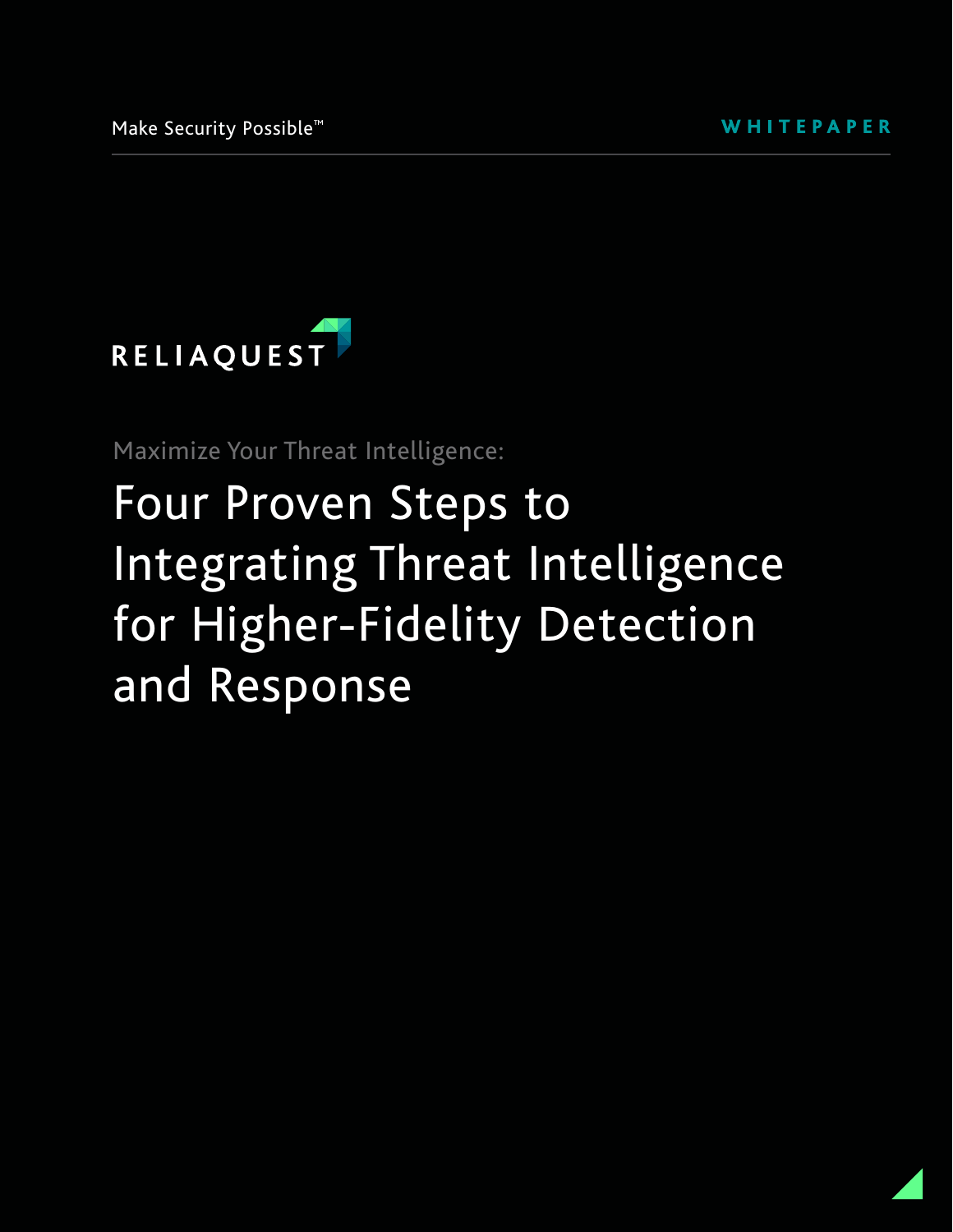**How can security teams organize, integrate, and apply threat intelligence across their environment to identify and take action on the most serious threats?** 

## **Introduction**

Accurate, trustworthy threat intelligence is a boon if you have it – but too much of it becomes a management headache. Analyst group [451 Research,](https://www.reliaquest.com/resources/study-tacking-the-visibility-gap-in-information-security/) surveying security leaders for its report *Tackling the Visibility Gap in Information Security*, found that 49% of enterprises using SIEM, EDR, and other security tools were overwhelmed by the day-to-day operation of managing and ingesting threat feeds into their growing technology stack.1

The problem is one of balance: Too little intel, and your organization runs the risk of failing to notice (or be prepared for) a major threat. Too many intel feeds, and the risk is that your team becomes overwhelmed by data. Just because you have a large quantity of intel doesn't mean your security teams and technologies can process it and use it effectively.

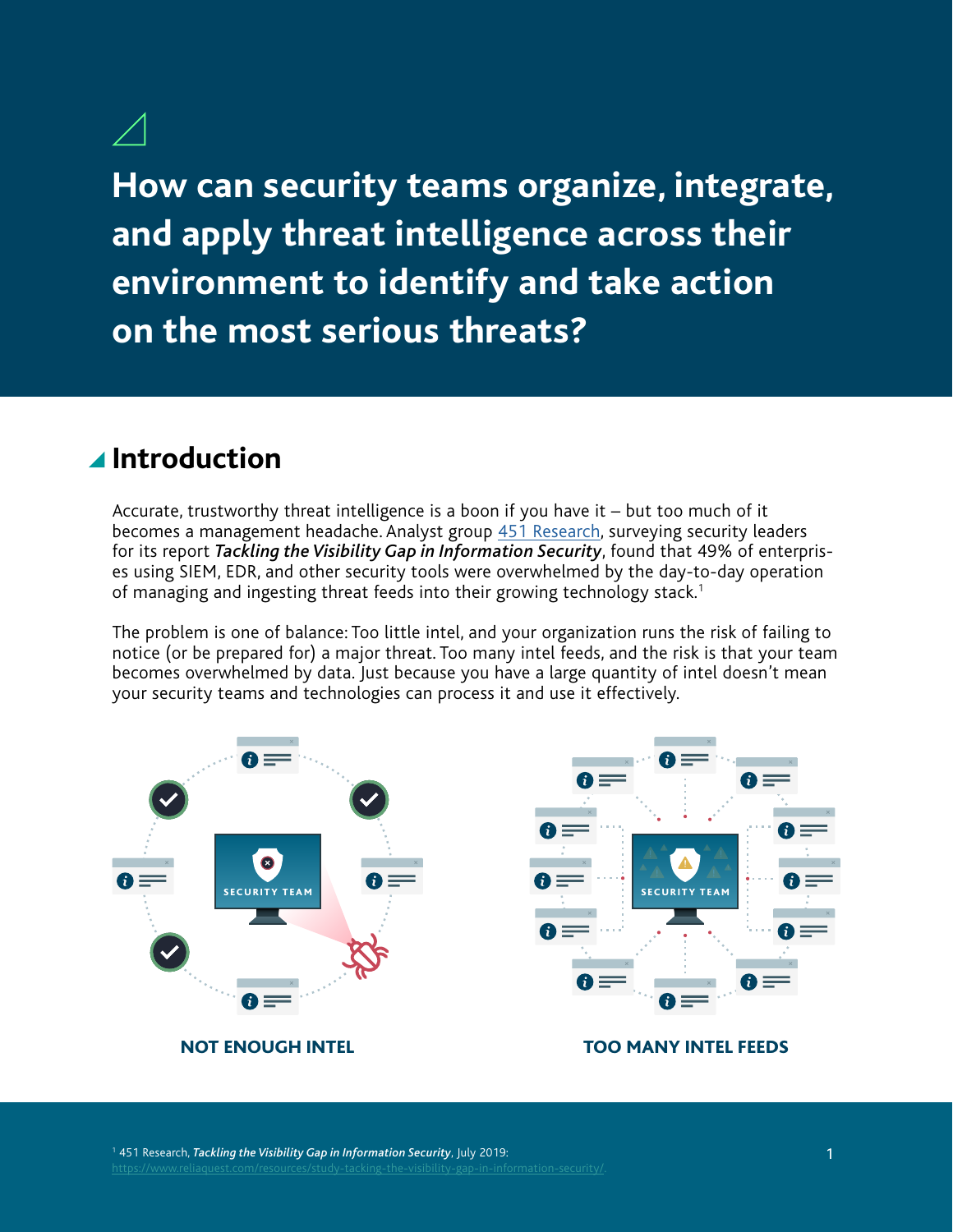If the threat intelligence balance tilts too far in either direction, the risks of being underinformed or overburdened increase. If teams can't sift through mountains of intelligence in a timely manner, they might not focus enough attention on real threats; teams may also be trying to close the intelligence gaps by spending money on tools and processes that aren't needed.

On the other hand, if intel is thin on the ground, attackers stand a better chance of gaining a toehold in organizations. Undetected threats can cause substantial damage: For example, when the WannaCry ransomware attack hit public and private enterprises worldwide, some suffered costs amounting to tens or even hundreds of millions of dollars.

The solution to managing the right amount of threat intelligence, and integrating intelligence with security controls, involves:

- evaluating the threat intelligence you are collecting
- implementing threat intelligence with detection and response systems
- reviewing threat intelligence implementation on a regular basis for more effective threat mitigation

These steps represent a critical phase in your journey towards improved visibility, end-to-end automation, powerful metrics and reporting, and maturing your security program.

**Multiple intel feeds improve coverage, but integration with these sources poses its own challenges: duplicate entries, inconsistent formatting, and large datasets without any way to prioritize IoC consumption.**

# **In this paper, you'll learn:**

HOW to integrate threat intelligence with security programs

WHAT processes are needed to create high-fidelity threat detection

WHY examining both indicators of compromise and behavior patterns are key to improving security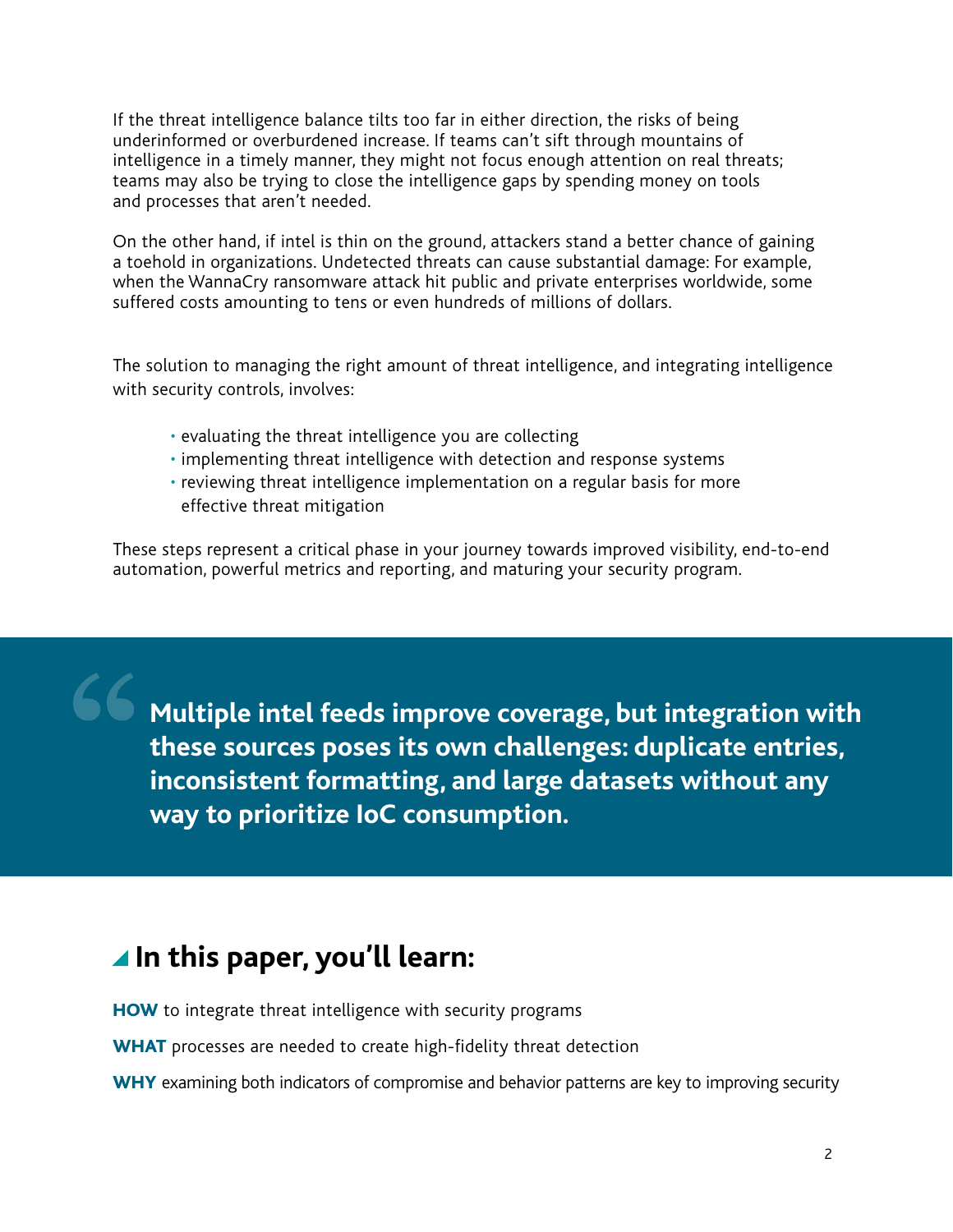# **Four steps for effectively implementing threat intelligence into your security program**

The methodologies for implementing and using threat intel involve both IoCs (indicators of compromise) and behavioral patterns. Security teams need to address methodologies across both categories if they want to successfully automate threat detection and response, since the processes serve different purposes: IoCs are easier to implement and cover very specific threats, while behavioral patterns are harder to implement but cover a broader scope of threats.

The combination of IoCs and behavior patterns also helps build higher-fidelity threat detection. Add in automation, and you have a recipe for more accurate intelligence, fewer false positives, and faster response.

## **STEP 1: COLLECTION**

In this process, your goal is to collect intelligence that means the most for your industry – and align that intelligence with frameworks and issues that are most relevant for your organization. As a rule of thumb, all threat intelligence must be accurate, relevant, timely, and actionable.

|    | Ο            |
|----|--------------|
|    | o            |
|    | Ο            |
|    | Ο            |
|    | O            |
|    | Ο            |
|    | $\bullet$    |
|    | o            |
|    | $\bullet$    |
| __ | a            |
|    | $\mathbf{x}$ |

## IoCs:

Research timely and accurate threat intelligence feeds to find those with the highest fidelity. The research step is critical: Without it, you run the risk of using old threat intelligence that may no longer be relevant to your organization. In addition, outdated feeds may have unconfirmed IoCs, which can generate unnecessary false positives.

Start by looking at feeds from sources such as SANS and DHS – and for threat intelligence specific to your industry, check out the Information Sharing and Analysis Center (ISAC) feeds, such as the FS-ISAC for the financial industry. Find a list of industry ISACs [here](https://www.nationalisacs.org/member-isacs).

## Behavioral patterns:

Find a security framework that aligns with the TTPs (tactics, techniques, and procedures) of your industry's common attackers. MITRE ATT&CK® is a good place to start as it offers a detailed framework; the kill chain is also a good starting point. Aligning with a framework helps to measure progress of implementing threat intelligence, and also provides a starting point for covering all aspects of threat actors' attack paths. A bonus of aligning with frameworks is that you are better able to measure security performance and show value of security investments.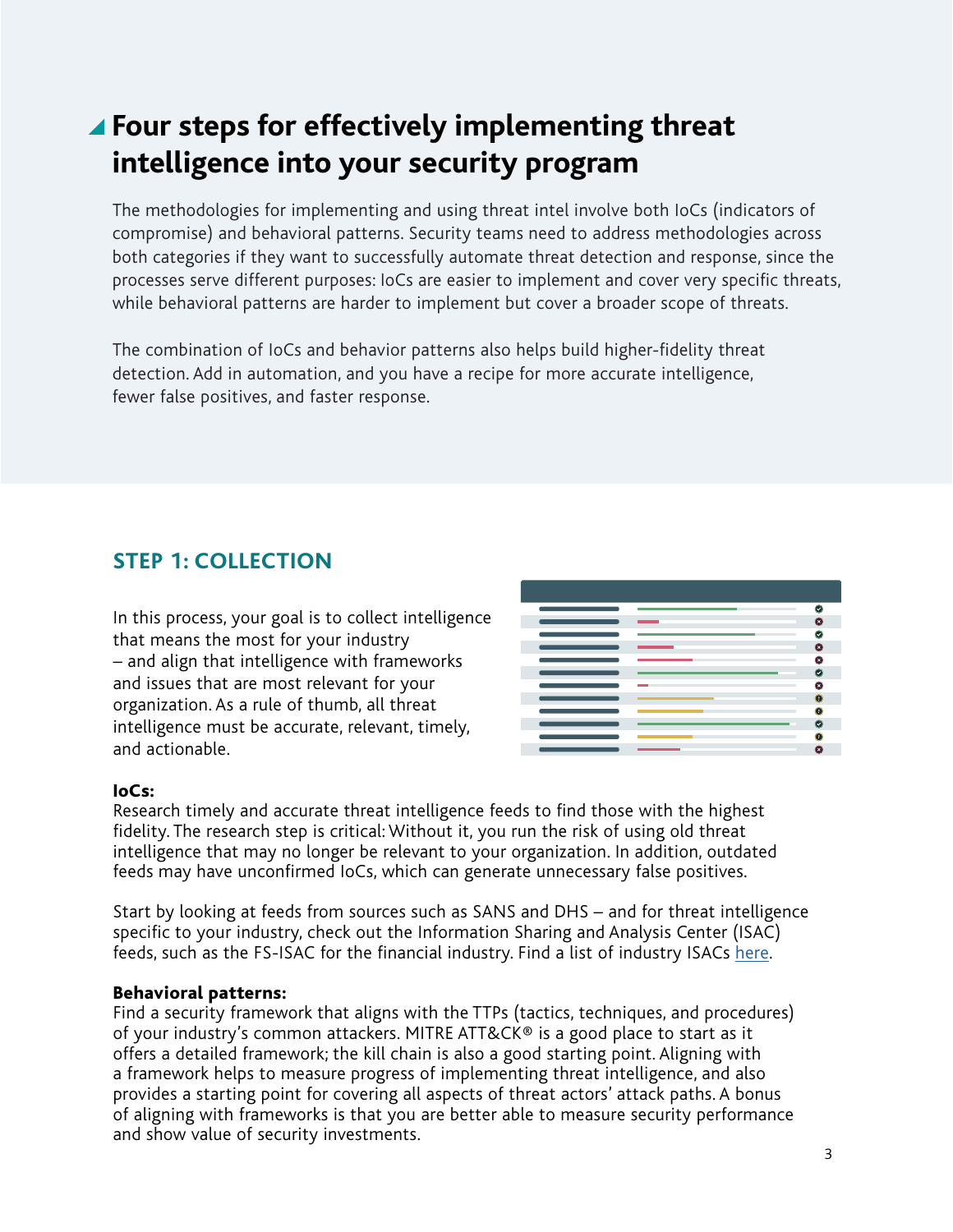## **STEP 2: PREVENTION**

The best defense against attackers is not letting them get that proverbial foot in the door at all, so that they never do damage.

### IoCs:

Leverage knowledge of damaging attacks from other organizations to improve mitigation. Based on your discoveries, add controls to prevent



threats from executing and causing damage. Consider implementing block lists on firewalls and proxies that are dynamically updated with the collected threat intelligence.

## Behavioral patterns:

Use the technology that you have in your environment to ensure attackers don't get a foot in the door. For example, if intelligence shows one of attackers' first goals is to obtain administrative privileges, eliminate that easy attack pathway by limiting which users have these permissions.

## **STEP 3: DETECTION**

Security teams need confidence that threat intelligence delivers enough information to justify blocking traffic. Automation should play a key role here: by automatically aggregating, de-duping, and ranking threat intel, you can quickly produce a high-fidelity intel feed to inform detection and minimize false positives.



#### IoCs:

Deploy rules that provide detections based on IoCs, such as bad domains in DNS or proxy traffic and bad hashes in endpoint technologies. Security controls rely on a steady, updated stream of IoCs to maintain efficacy. High-confidence IoCs play a role in detections, but even lower-confidence IoCs can be used in coordination with other criteria. Lower-confidence IoCs can be correlated with lower-confidence behaviors. Another option is alerting on multiple matches to the same IoC, versus alerting on the first identification of that IoC.

#### Behavioral patterns:

Deploy rules that will catch behaviors known to threat actors—such as using Microsoft Word macros and keep evolving these associations as attackers refine and pivot their tactics. Threat actors often try to mimic normal activity when they enter an environment, making these threats difficult to mitigate but essential to detect. These lower-confidence actions can be tied together through effective threat intelligence to identify patterns of behavior associated with known actors.

**By incorporating high-fidelity, aggregated, and de-duped threat intelligence into your security processes, you can minimize the number of false positives and focus analysts on the threats posing the highest risk to your business.**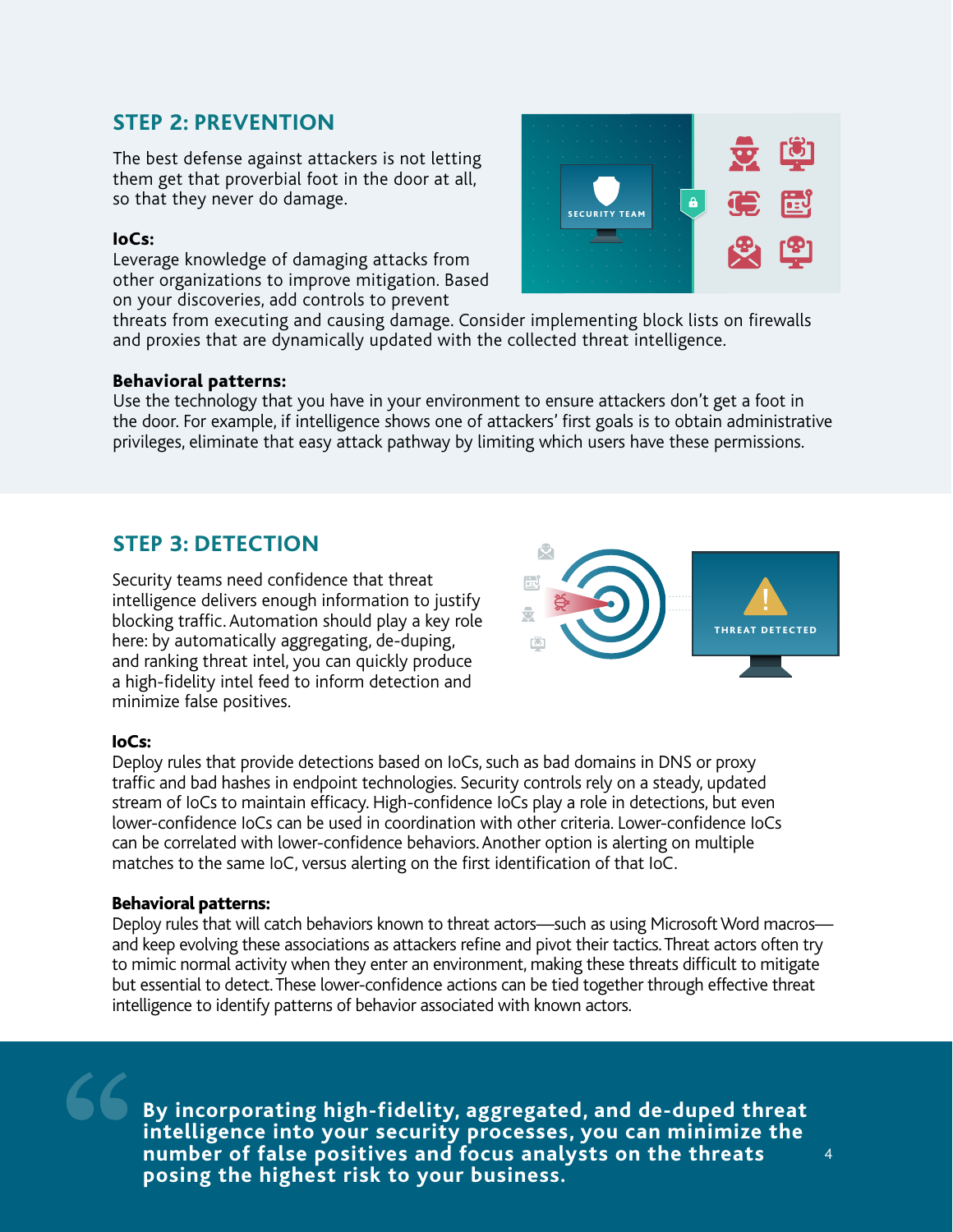## **STEP 4: RESPONSE**

When attacks do occur, security teams want to react with the highest possible confidence. Again, this is where automation should come in: enriching the analysis process with automated information gathering during the investigation allows teams to quickly eradicate threats from the environment.



#### IoCs:

This process is about enrichment – that is, obtaining data and giving it context to see if it's associated with known threats. For example, if a system is known to have malware, run outbound traffic against IoCs to investigate the potentially malicious systems that the infected system is calling.

#### Behavioral patterns:

Associate known TTPs to one another, and search for indicators of those behaviors in the environment. One goal of the responder is to recreate the entire attack to ensure it is fully remediated. Using intelligence about the threat actors' full attack chain can provide known behaviors to search before and after detection. This process is closely linked to the IoC process above.



## It's important to keep in mind that the processes above aren't just one-time operations.

As teams put the processes into practice, they should reevaluate their methodologies on a regular basis. The threat intelligence implementation processes should be part of an integrated security approach that encompasses threat hunting and validation of controls for effective end-to-end threat mitigation.

**When attacks do occur, security teams want to react with the highest possible confidence. Automating the analysis process can add speed, so teams can take action faster to eradicate threats from the environment.**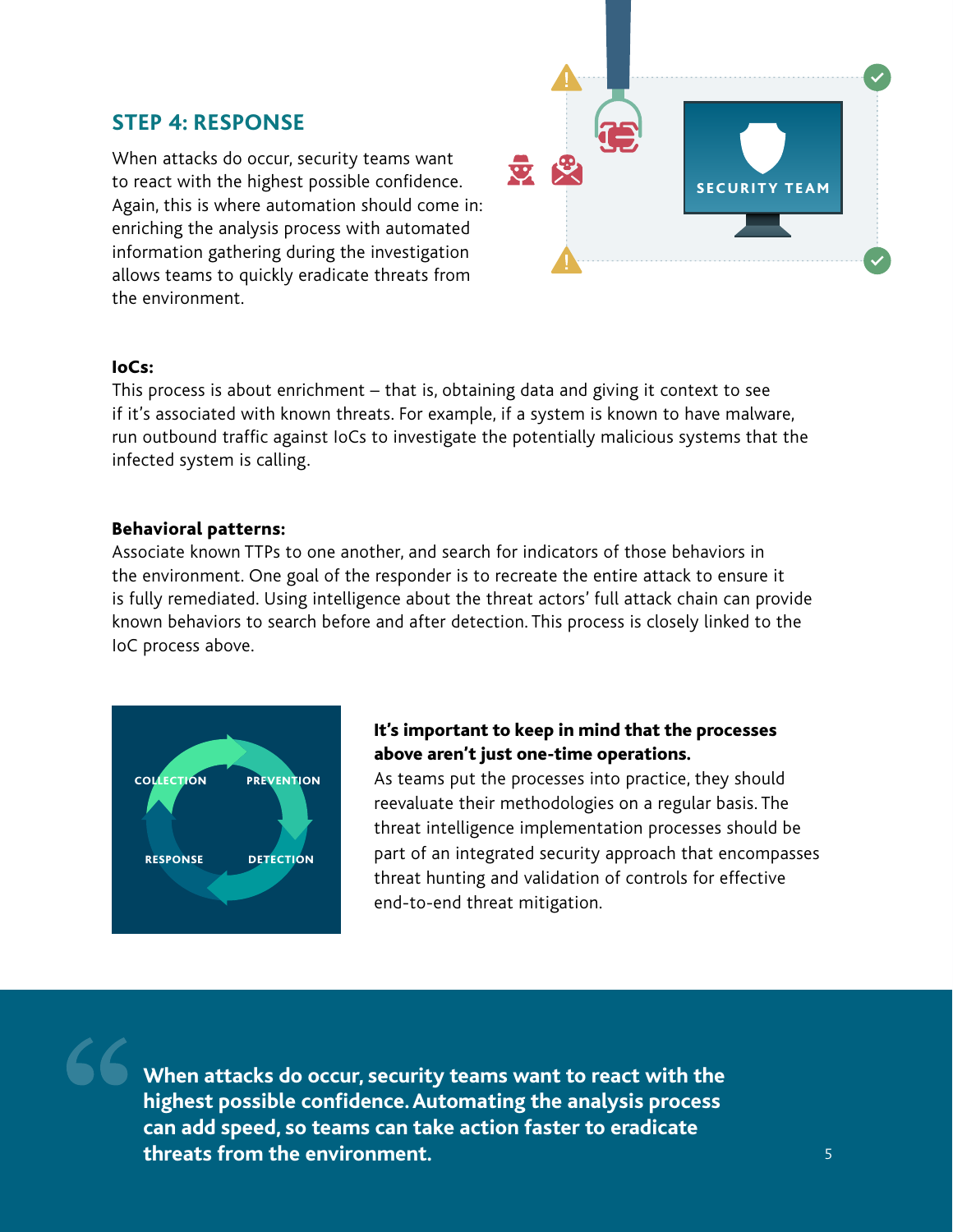# **The benefits of maximizing threat intelligence**

According to ReliaQuest's *[Technology Sprawl Report](https://www.reliaquest.com/resources/vendor-sprawl-survey-report/)*, which interviewed more than 400 enterprise security leaders, security teams need new approaches to address the problems of too many intelligence feeds, and too many tools, in ways that decrease organizational risk.<sup>2</sup> Ninety-three percent of enterprise and IT security professionals surveyed said they want better integration and automation of disparate tools; 94 percent said they need better visibility into the results of their security program.

The processes outlined above for optimizing threat intelligence in security programs are intended to address these concerns. When the processes are managed effectively, security teams can minimize risk and reduce the financial and operational impacts of attacks in these ways:

- $\blacktriangleright$  Mitigate against compromise
- ◆ Increase detection rates
- ◆ Speed up response times



**Ultimately, integrating and optimizing threat intelligence across your security program is just one step on a security team's journey toward better visibility, end-to-end automation, and powerful metrics.**